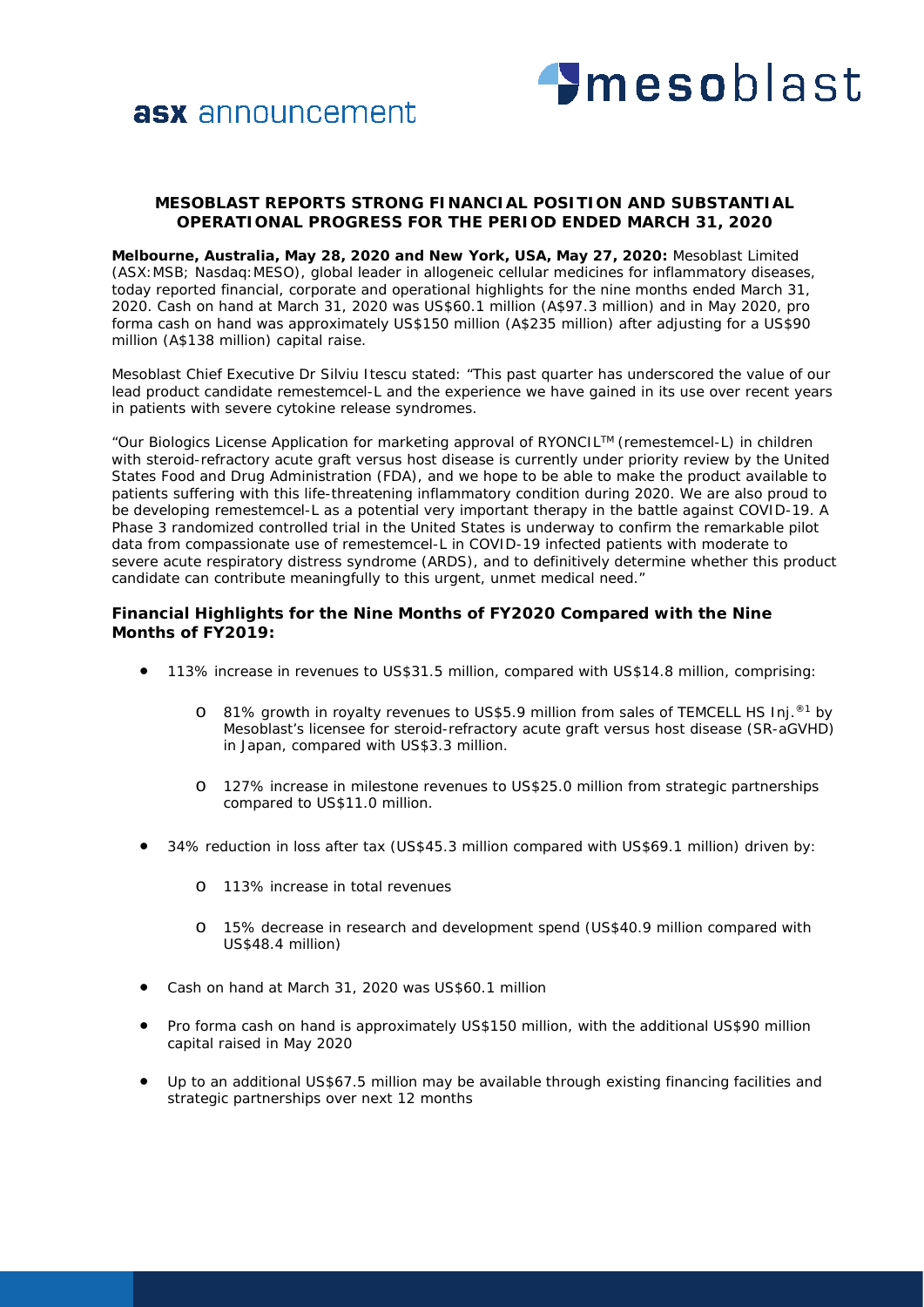- Capital will be used for the:
	- o commercial launch of RYONCIL for acute GVHD
	- o scale-up of manufacturing for projected increase in capacity requirements for maturing pipeline, including GVHD label extensions and COVID-19 ARDS
	- o clinical programs supporting label extension strategies and regulatory approvals of Phase 3 assets.

# **Operational and Corporate Highlights for the Nine Months of FY2020:**

- The United States Food and Drug Administration (FDA) accepted for priority review the Company's Biologics License Application (BLA) to seek approval of its lead allogeneic cell therapy remestemcel- $L^2$  for steroid-refractory acute graft versus host disease (SR-aGVHD) in children under the brand name RYONCIL<sup>™.3</sup>
- The FDA set a Prescription Drug User Fee Act (PDUFA) action date of September 30, 2020, and if approved, Mesoblast will make RYONCIL immediately available in the United States.
- Mesoblast continues to build a targeted commercial team and inventory for potential launch of RYONCIL in the United States, with the continued increase in revenues from sales of TEMCELL in Japan informing the projected uptake of RYONCIL.
- Based on the extensive safety and efficacy data for remestemcel-L in SR-aGVHD and similar cytokine release in both SR-aGVHD and ARDS, Mesoblast submitted an Investigational New Drug (IND) application for use of remestemcel-L in the treatment of patients with moderate to severe ARDS caused by COVID-19, which was cleared by the FDA.
- Promising results were seen with remestemcel-L under FDA-sanctioned emergency compassionate use in COVID-19 patients with moderate to severe ARDS, where nine of 12 ventilator-dependent patients were able to come off ventilators within a median of 10 days and were discharged from hospital.
- On the back of these results, a 300-patient Phase 3 randomized controlled trial in patients with moderate to severe ARDS from COVID-19 was initiated in up to 30 sites across North America, with planned interim analyses that may result in stopping the trial early for efficacy or futility.
- Results from 70 patients with end-stage ischemic heart failure and a Left Ventricular Assist Device (LVAD), a sub-study of 159 patients randomized to either Revascor<sup>®</sup> or saline, were presented at the 2020 American College of Cardiology Virtual Scientific Sessions, and showed a beneficial effect on LVAD weaning, hospital readmissions for heart failure, and major mucosal bleeding events.
- In the Phase 3 randomized controlled trial of Revascor for advanced heart failure, final study visits for all surviving patients have been completed, ongoing quality review of all data is being completed at the study sites, with a data readout planned for mid-2020.
- Mesoblast continues to collaborate with Grünenthal on the clinical protocol for a confirmatory Phase 3 trial in Europe for MPC-06-ID in chronic low back pain due to degenerative disc disease, with the results of this and the US Phase 3 trial expected to support both FDA and European Medicines Agency regulatory approvals.

Mesoblast Limited ABN 68 109 431 870 www.mesoblast.com Corporate Headquarters Level 38 55 Collins Street

Melbourne 3000 Victoria Australia  $T + 61.396396036$  $F + 61396396030$ 

United States Operations 505 Fifth Avenue Third Floor New York, NY 10017 **USA** 

 $\tau$  +1 212 880 2060  $F + 12128802061$ 

Asia 21 Biopolis Road #01-22 Nucleos (South Tower) SINGAPORE 138567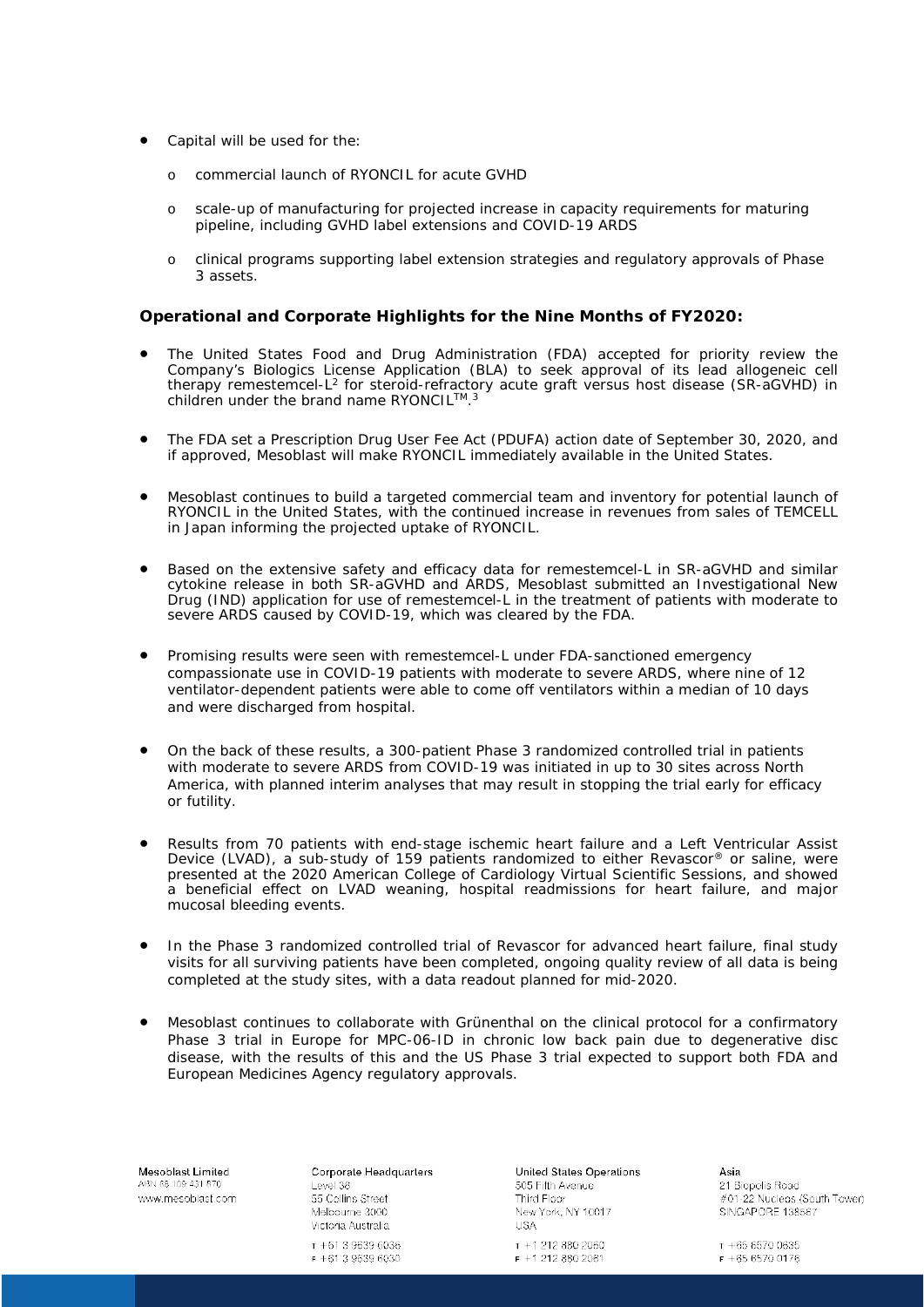# **Major Operational Milestones for the Next 12 Months**

## **Remestemcel-L for SR-aGVHD and Other Inflammatory Diseases**

- FDA has set a Prescription Drug User Fee Act (PDUFA) action date for RYONCIL in the treatment of pediatric SR-aGVHD of September 30, 2020
- If approved, US launch of RYONCIL planned for Q4 2020
- Execute lifecycle extension strategy with investigator-initiated and sponsored clinical trials for pediatric and adult systemic inflammatory diseases.

## **Remestemcel-L for Acute Respiratory Distress Syndrome (ARDS) in COVID-19**

- Complete recruitment of Phase 3 trial
- Interim analyses planned which could result in stopping the trial early for efficacy or futility. First interim analysis when 30% of patients reach the primary endpoint
- Expansion into additional causes of ARDS including influenza and bacterial infection
- Establish strategic partnerships for manufacturing and commercialization.<sup>4</sup>

## **REVASCOR for Advanced and End-Stage Heart Failure**

- In the Phase 3 randomized controlled trial of Revascor for advanced heart failure, final study visits for all surviving patients have been completed, ongoing quality review of all data is being completed at the study sites, with a data readout planned for mid-2020
- Initiate confirmatory trial in ischemic end-stage heart failure patients.

## **MPC-06-ID for Chronic Low Back Pain**

- In the Phase 3 randomized controlled trial of MPC-06-ID for chronic low back pain due to degenerative disc disease, final study visits for all patients have been completed, ongoing quality review of all data is being completed at the study sites, with a data readout planned for mid-2020
- Work together with Grünenthal to complete clinical protocol design, obtain regulatory input, and receive clearance from European regulatory authorities to begin European Phase 3 trial.

## **Manufacturing**

- Scale up of manufacturing to meet projected increase in capacity requirements for maturing pipeline, including GVHD label extensions and COVID-19 ARDS
- Implement proprietary xeno-free technologies to increase yields and output
- Plan for long-term move to 3D bioreactors to reduce labor and improve manufacturing efficiencies

Mesoblast Limited ARN 68 109 431 870 www.mesoblast.com Corporate Headquarters Level 38 55 Collins Street Melbourne 3000 Victoria Australia

 $T + 61.396396036$  $F + 61396396030$ 

United States Operations 505 Fifth Avenue Third Floor New York, NY 10017 **USA** 

 $t + 12128802060$ F +1 212 880 2061

Asia 21 Biopolis Road #01-22 Nucleos (South Tower) SINGAPORE 138567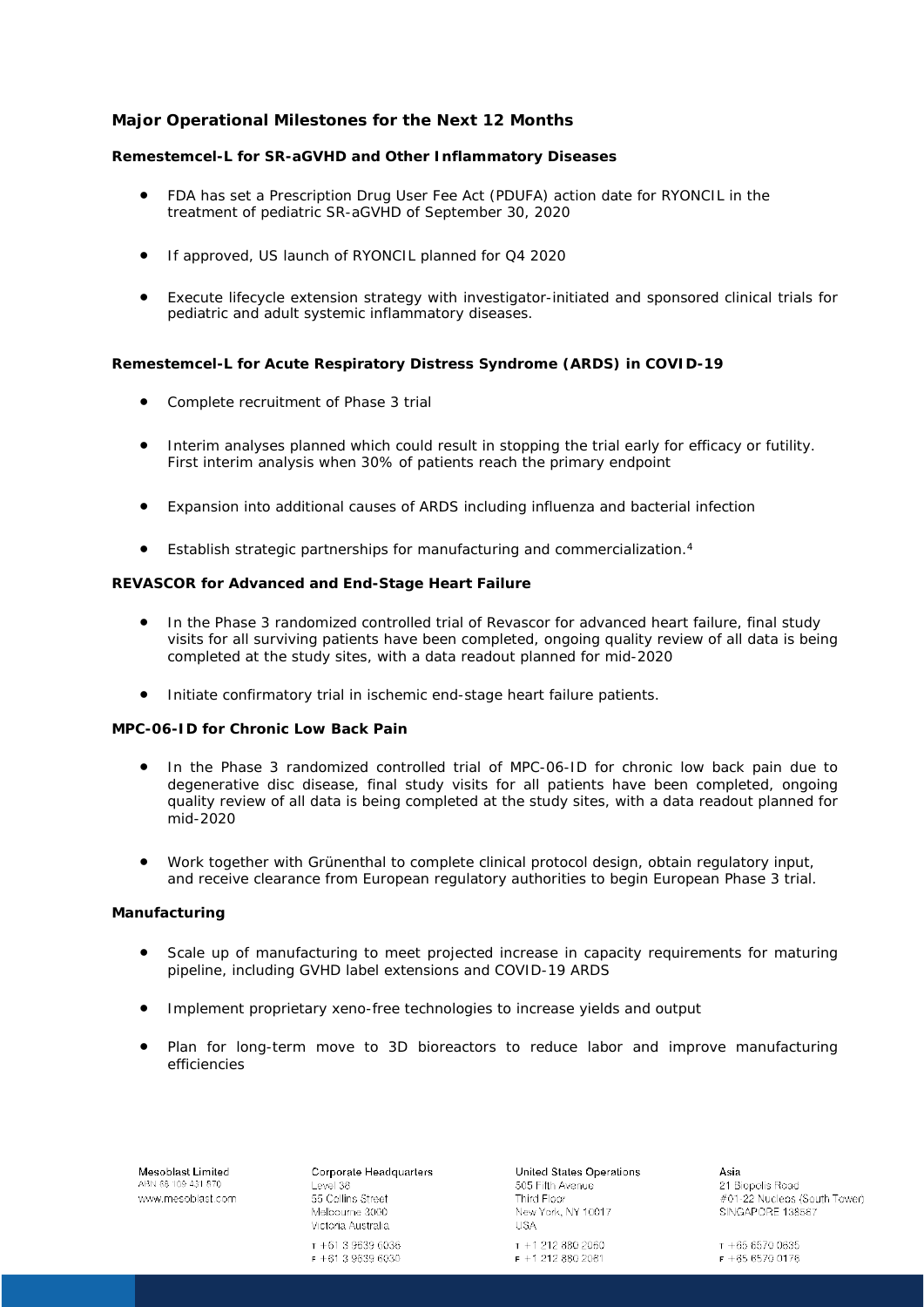# **Lead Program Updates**

# *RYONCIL™ (remestemcel-L) for Steroid-refractory Acute GVHD in Children*

- The FDA has accepted for priority review the BLA for RYONCIL under the product candidate's existing Fast Track designation. If approved, this product is expected to be launched in the US in Q4 2020.
- Three peer-reviewed articles on distinct clinical trials of RYONCIL for the treatment of acute GVHD were published in the May issue of Biology of Blood and Marrow Transplantation, the official publication of the American Society for Transplantation and Cellular Therapy.
- Results from these three trials show a consistent pattern of safety and efficacy for RYONCIL (remestemcel-L) in patients with the greatest levels of inflammation and the most severe grades of acute GVHD. These clinical outcomes provide a compelling rationale for use of remestemcel-L in children and adults with other conditions associated with severe inflammation and cytokine release, including acute respiratory distress syndrome (ARDS) and systemic vascular manifestations of COVID-19 infection.

#### *Remestemcel-L for COVID-19 ARDS*

- During the period March-April 2020, 12 ventilator-dependent COVID-19 patients with moderate/severe COVID-19 ARDS were treated with two infusions of remestemcel-L within the first five days under emergency compassionate use at New York City's Mt Sinai hospital. Nine patients successfully came off ventilator support at a median of 10 days and were discharged from hospital.
- These results contrast with only 9% of ventilator-dependent COVID-19 patients being able to come off ventilators with standard of care treatment at two major referral hospital networks in New York during the same time period. This compassionate use treatment experience has informed the design of the clinical protocol for the randomized, placebo-controlled Phase 3 trial of remestemcel-L in ventilator-dependent COVID-19 moderate/severe ARDS patients in Northern America.5-6
- First patients have been dosed in the Phase 3 randomized placebo-controlled trial in the United States of remestemcel-L in COVID-19 infected patients with moderate to severe ARDS on ventilator support. Enrollment is underway in up to 30 leading medical centers across North America and is expected to complete within three to four months, with interim analyses planned which could result in stopping the trial early for efficacy or futility.
- The trial will randomize up to 300 ventilator-dependent patients in intensive care units to either remestemcel-L or placebo (1:1) on top of maximal care, in line with specific guidance provided by the FDA for robust statistical analysis. The primary endpoint is all-cause mortality within 30 days of randomization, with the key secondary endpoint being the number of days alive and off mechanical support.

#### *REVASCOR for Advanced and End-stage Heart Failure*

• Results of 70 patients with end-stage ischemic heart failure and a Left Ventricular Assist Device (LVAD), from 159 patients randomized to either Revascor® or saline, were presented at the 2020 American College of Cardiology Virtual Scientific Sessions, and showed a beneficial effect on LVAD weaning, hospital readmissions for heart failure, and major mucosal bleeding events. The trial's independent investigators concluded that these findings may reflect the effect of Revascor on angiogenesis, inflammation and endothelial dysfunction, and warranted further clinical research. End-stage ischemic heart failure patients with LVADs are older and have co-morbidities such as diabetes, thereby closely resembling the majority of patients in

Mesoblast Limited ARN 68 109 431 870 www.mesoblast.com Corporate Headquarters Level 38 55 Collins Street Melbourne 3000

Victoria Australia  $T + 61.396396036$  $F + 61396396030$ 

United States Operations 505 Fifth Avenue Third Floor New York, NY 10017 **USA** 

 $\tau$  +1 212 880 2060 F +1 212 880 2061

Asia 21 Biopolis Road #01-22 Nucleos (South Tower) SINGAPORE 138567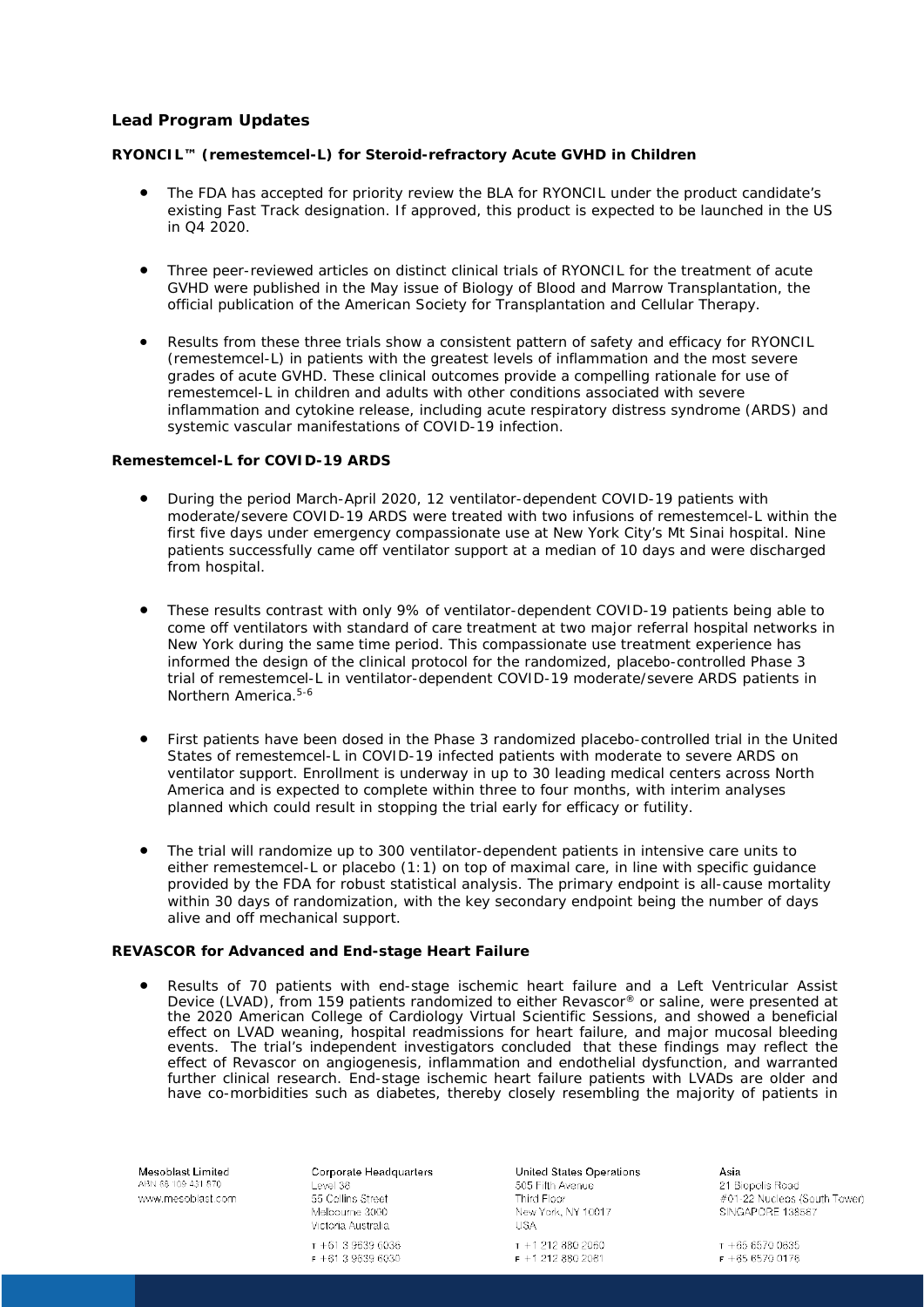the 566-patient Phase 3 trial for advanced heart failure. The full results from these 70 patients will be published in a peer-reviewed journal.

- Final study visits for all patients enrolled in the 566-patient Phase 3 randomized controlled trial of Revascor for advanced heart failure have been completed, ongoing quality review of all data is being completed at the study sites, and data readout is planned for mid-2020.
- Mesoblast and the International Center for Health Outcomes Innovation Research (InCHOIR) at the Icahn School of Medicine at Mount Sinai in New York have agreed on a clinical protocol for a confirmatory Phase 3 trial of REVASCOR in the treatment of patients with end-stage ischemic heart failure and a left ventricular assist device (LVAD), in line with FDA guidance. This product is being developed for these patients under existing FDA Regenerative Medicine Advanced Therapy (RMAT) and Orphan Drug Designations.

#### *MPC-06-ID for Chronic Low Back Pain*

- Final study visits for all patients have been completed in the Phase 3 trial with ongoing quality review of all data being completed at the study sites. More than 400 patients were randomized in this United States trial, with a data readout planned for mid-2020.
- Grünenthal and Mesoblast continue to collaborate on the clinical protocol for a confirmatory Phase 3 trial in Europe, with the results of the two Phase 3 trials expected to support both FDA and European Medicines Agency regulatory approvals for MPC-06-ID in chronic low back pain due to degenerative disc disease.

## **Financial Results for the Nine Months Ended March 31, 2020 (nine months of FY2020):**

**Loss after tax** reduced by US\$23.7 million to US\$45.3 million for the nine months of FY2020 compared to US\$69.1 million for the nine months of FY2019 as detailed below:

- **Revenues** increased US\$16.7 million to US\$31.5 million for the nine months of FY2020, compared to US\$14.8 million for the nine months of FY2019.
	- o Milestone revenue increased by US\$14.0 million due to the up-front milestone payment of US\$15.0 million received for the strategic partnership with Grünenthal GmbH in the nine months of FY2020. In the nine months of FY2019 we recognized US\$1.0 million of cumulative sales milestones for sales of TEMCELL in Japan. Additionally, we recognized US\$10.0 million of milestone revenue in the nine months of FY2020 and FY2019 in relation to our partnership with Tasly in China.
	- o Royalty revenue on sales of TEMCELL in Japan increased US\$2.7 million (81%) to US\$5.9 million for the nine months of FY2020 compared with US\$3.3 million for the nine months of FY2019.
- **Research and Development** expenses decreased by US\$7.5 million to US\$40.9 million for the nine months of FY2020, compared to US\$48.4 million for the nine months of FY2019. This US\$7.5 million decrease was due to a reduction in third party costs for our Phase 3 advanced heart failure, chronic low back pain and GVHD clinical trials as enrolment is now complete and activities are decreasing.
- **Manufacturing** expenses increased by US\$2.5 million to US\$15.4 million for the nine months of FY2020, compared to US\$12.9 million for the nine months of FY2019 due to increased expenditure on pre-launch inventory for the potential launch of RYONCIL.

Mesoblast Limited ARN 68 109 431 870 www.mesoblast.com

Corporate Headquarters Level 38 55 Collins Street

Melbourne 3000 Victoria Australia  $T + 61.396396036$  $F + 61396396030$ 

United States Operations 505 Fifth Avenue Third Floor New York, NY 10017 **USA** 

 $t + 12128802060$ F +1 212 880 2061

Asia 21 Biopolis Road #01-22 Nucleos (South Tower) SINGAPORE 138567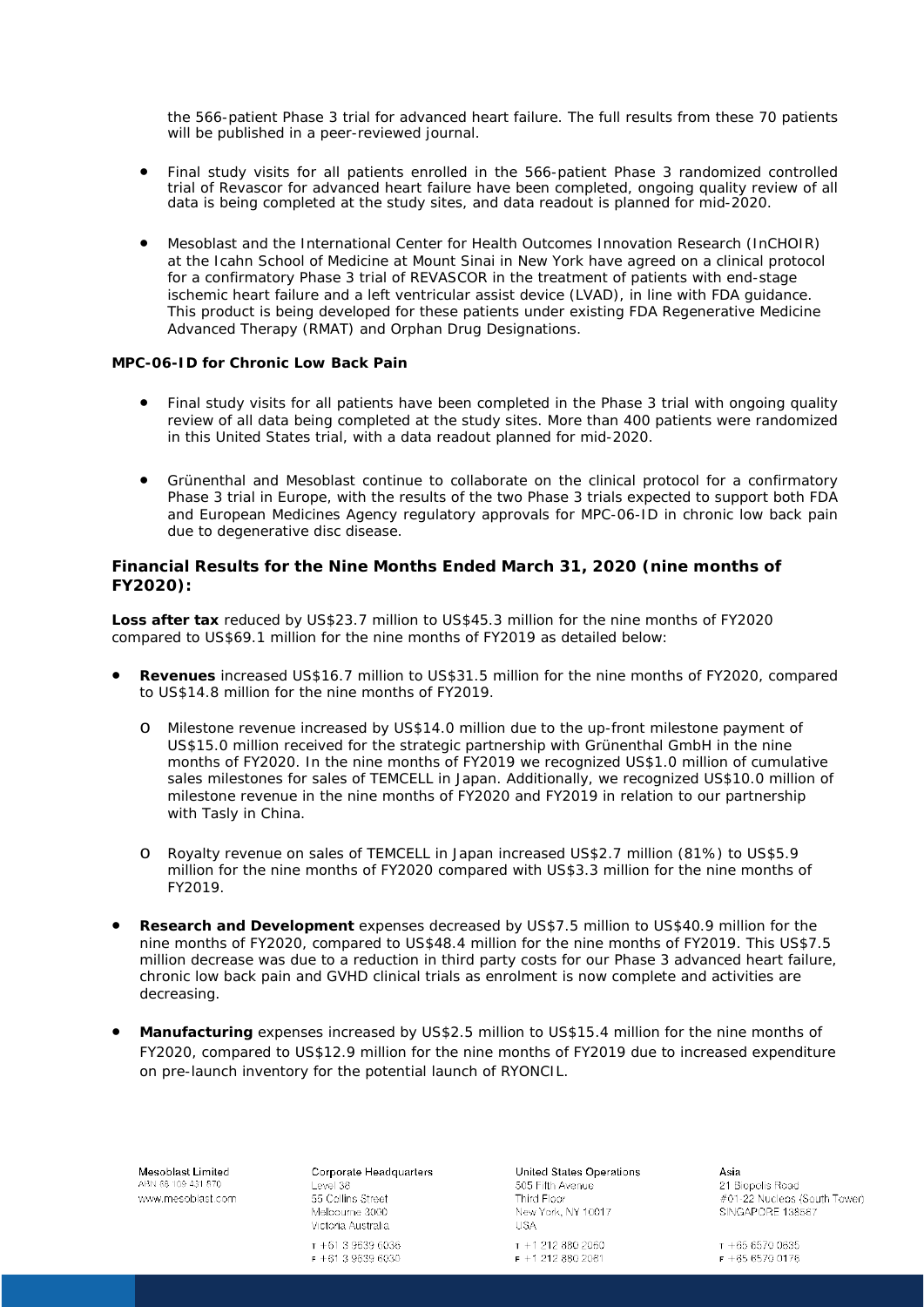- **Management and Administration** expenses increased US\$2.0 million to US\$18.0 million for the nine months of FY2020, compared with US\$16.0 million for the nine months of FY2019.
- **Finance Costs** for our borrowing arrangements with Hercules and NovaQuest were US\$9.8 million for the nine months of FY2020, compared to US\$7.9 million for the nine months of FY2019, an increase of US\$1.9 million.
- **Income tax benefit** increased by US\$0.4 million to US\$6.2 million in the nine months of FY2020, compared with US\$5.8 million in the nine months of FY2019 in relation to deferred tax liabilities recognized on the balance sheet during the period.

Additional components of loss after income tax also include movements in other items which did not impact current cash reserves, including fair value remeasurement of contingent consideration for which we recognized a gain on remeasurement of US\$1.3 million in the nine months of FY2020 compared to a loss of US\$3.4 million in the nine months of FY2019 due to the revaluation of contingent consideration in each relevant period.

The net loss attributable to ordinary shareholders was 8.66 US cents per share for the nine months of FY2020, compared with 14.02 US cents per share for the nine months of FY2019.

## **Financial Results for the Three Months Ended March 31, 2020 (third quarter FY2020):**

Loss after tax reduced by US\$9.7 million to US\$15.3 million for the third quarter FY2020 compared to US\$25.0 million for the third quarter FY2019 as detailed below:

- **Revenues** increased US\$11.0 million to US\$12.2 million for the third quarter FY2020, compared to US\$1.2 million for the third quarter FY2019.
	- o US\$10.0 million milestone revenue recognized in the third quarter FY2020 in relation to our partnership with Tasly in China.
	- o Royalty revenue on sales of TEMCELL in Japan increased US\$1.0 million (99%) to US\$2.1 million for the third quarter FY2020 compared with US\$1.0 million for the third quarter FY2019.
- **Research and Development** expenses of US\$14.4 million remained consistent for the third quarter FY2020 compared with the third quarter FY2019.
- **Manufacturing** expenses increased by US\$4.4 million to US\$7.6 million for the third quarter FY2020, compared to US\$3.2 million for the third quarter FY2019 due to increased expenditure on pre-launch inventory for the potential launch of RYONCIL.
- **Management and Administration** expenses increased US\$0.5 million to US\$5.7 million for the third quarter FY2020, compared with US\$5.2 million for the third quarter FY2019.
- **Finance Costs** for our borrowing arrangements with Hercules and NovaQuest were US\$3.4 million for the third quarter FY2020, compared to US\$2.8 million for the third quarter FY2019, an increase of US\$0.6 million.
- **Income tax benefit** decreased by US\$0.3 million to US\$1.9 million in the third quarter FY2020, compared with US\$2.2 million in the third quarter FY2019 in relation to deferred tax liabilities recognized on the balance sheet during the period.

Mesoblast Limited ARN 68 109 431 870 www.mesoblast.com

Corporate Headquarters Level 38 55 Collins Street Melbourne 3000

Victoria Australia  $T + 61.396396036$  $F + 61396396030$ 

United States Operations 505 Fifth Avenue Third Floor New York, NY 10017 **USA** 

 $t + 12128802060$ F +1 212 880 2061

Asia 21 Biopolis Road #01-22 Nucleos (South Tower) SINGAPORE 138567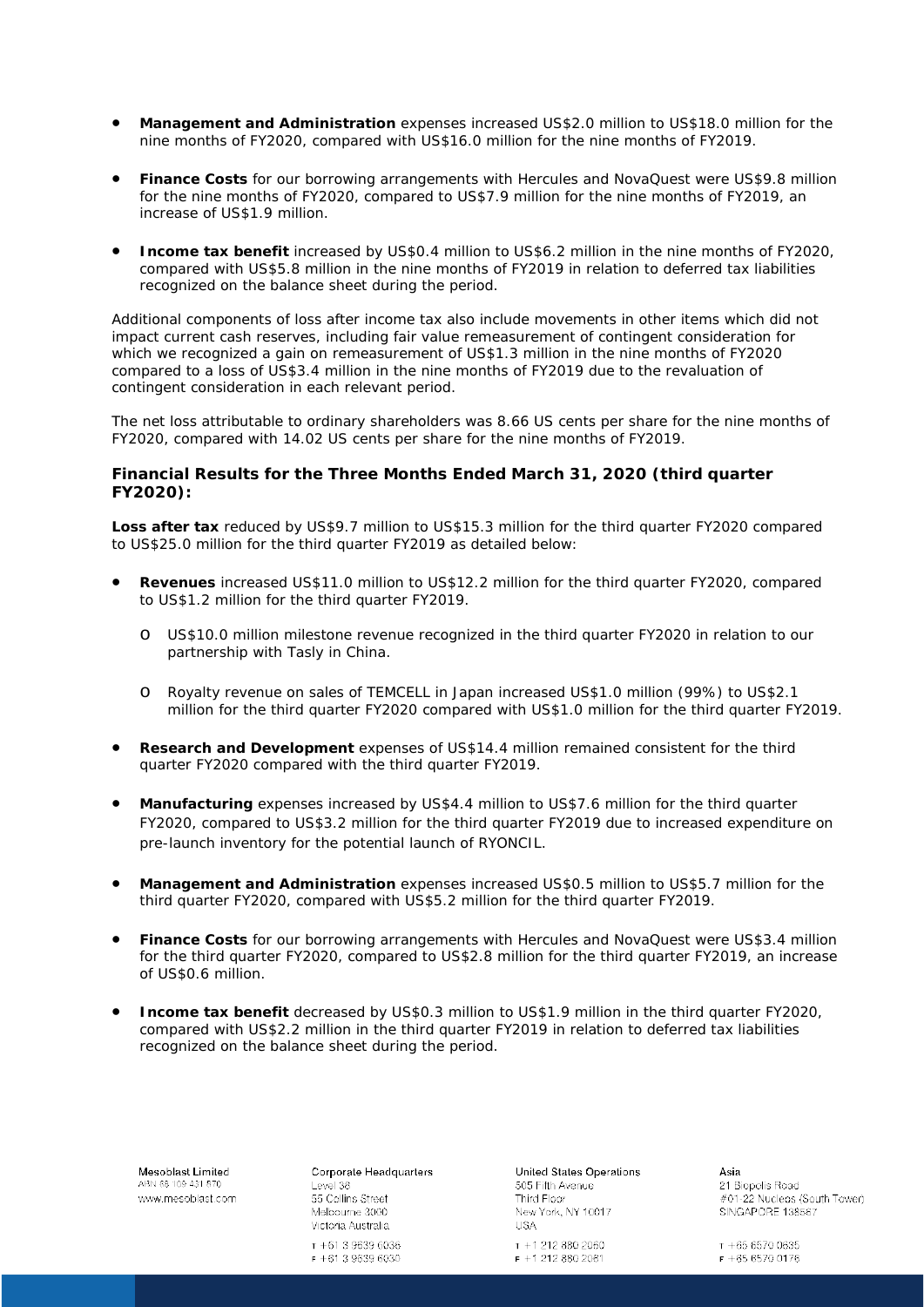Additional components of loss after income tax also include movements in other items which did not impact current cash reserves, including fair value remeasurement of contingent consideration for which we recognized a gain on remeasurement of US\$2.2 million in the third quarter FY2020 compared to a loss of US\$2.7 million in the third quarter FY2019 due to the revaluation of contingent consideration in each relevant period.

The net loss attributable to ordinary shareholders was 2.84 US cents per share for the third quarter FY2020, compared with 5.00 US cents per share for the third quarter FY2019.

#### **Webcast**

There will be a webcast today on the financial results beginning at 8am, Thursday May 28 AEST and 6pm, Wednesday, May 27, 2020 EDT.

The live webcast can be accessed via [https://webcast.boardroom.media/mesoblast](https://webcast.boardroom.media/mesoblast-limited/20200526/NaNmesoblast-q3-financial-results)[limited/20200526/NaNmesoblast-q3-financial-results](https://webcast.boardroom.media/mesoblast-limited/20200526/NaNmesoblast-q3-financial-results)

To access the call only, dial 1 855 881 1339 (US), 1800 870 643 or 1800 809 971 (Australia) or +61 2 9007 3187 (outside of the US and Australia). The conference identification code is 10007263.

The archived webcast will be available on the Investor page of the Company's website www.mesoblast.com

## **References**

1. TEMCELL HS. Inj.® is a registered trademark of JCR Pharmaceuticals Co. Ltd.

2. United States Adopted Name (USAN) assigned to Mesoblast's *ex vivo* cultured allogeneic human mesenchymal stem cells.

3. RYONCIL has been accepted by the FDA as the brand name for Mesoblast's remestemcel-L product.

4. Mesoblast does not make any representation or give any assurance that such partnering transactions will be concluded.

5. Petrilli CM et al. Factors associated with hospitalization and critical illness among 4,103 patients with Covid-19 disease in New York City. MedRxiv 2020 doi.

<https://www.medrxiv.org/content/10.1101/2020.04.08.20057794v1.full.pdf>

6. Richardson S et al. Presenting characteristics, comorbidities, and outcomes among 5700 patients hospitalized with COVID-19 in the New York City area. JAMA 2020. doi:10.1001/jama.2020.6775.

## **About Mesoblast**

Mesoblast Limited (Nasdaq:MESO; ASX:MSB) is a world leader in developing allogeneic (off-the-shelf) cellular medicines. The Company has leveraged its proprietary mesenchymal lineage cell therapy technology platform to establish a broad portfolio of commercial products and late-stage product candidates. The Company's proprietary manufacturing processes yield industrial-scale, cryopreserved, off-the-shelf, cellular medicines. These cell therapies, with defined pharmaceutical release criteria, are planned to be readily available to patients worldwide.

Mesoblast's Biologics License Application to seek approval of its product candidate RYONCIL™ (remestemcel-L) for pediatric steroid-refractory acute graft versus host disease (acute GVHD) has been accepted for priority review by the United States Food and Drug Administration (FDA), and if approved, product launch in the United States is expected in 2020. Remestemcel-L is also being developed for other inflammatory diseases in children and adults including moderate to severe acute respiratory distress syndrome. Mesoblast is completing Phase 3 trials for its product candidates for advanced heart failure and chronic low back pain. Two products have been commercialized in Japan and Europe by Mesoblast's licensees, and the Company has established commercial partnerships in Europe and China for certain Phase 3 assets.

Mesoblast has a strong and extensive global intellectual property (IP) portfolio with protection extending through to at least 2040 in all major markets. This IP position is expected to provide the Company with substantial commercial advantages as it develops its product candidates for these conditions.

Mesoblast Limited ABN 68 109 431 870 www.mesoblast.com Corporate Headquarters Level 38 55 Collins Street

Melbourne 3000 Victoria Australia  $T + 61.396396036$ 

 $F + 61396396030$ 

United States Operations 505 Fifth Avenue Third Floor New York, NY 10017

**USA**  $\tau$  +1 212 880 2060 F +1 212 880 2061

Asia 21 Biopolis Road #01-22 Nucleos (South Tower) SINGAPORE 138567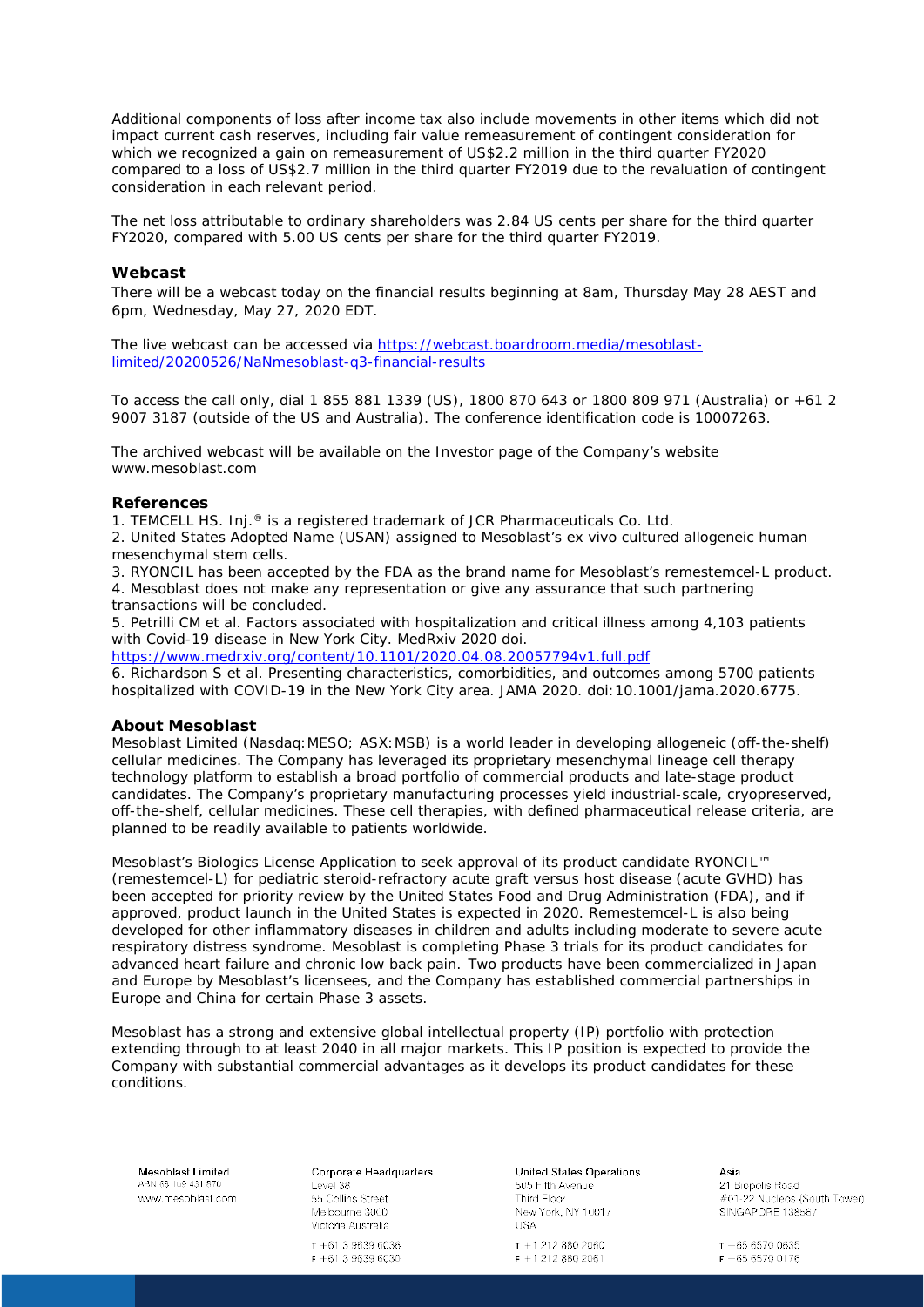Mesoblast has locations in Australia, the United States and Singapore and is listed on the Australian Securities Exchange (MSB) and on the Nasdaq (MESO). For more information, please see [www.mesoblast.com,](http://www.mesoblast.com/) LinkedIn: Mesoblast Limited and Twitter: @Mesoblast

#### **Forward-Looking Statements**

This announcement includes forward-looking statements that relate to future events or our future financial performance and involve known and unknown risks, uncertainties and other factors that may cause our actual results, levels of activity, performance or achievements to differ materially from any future results, levels of activity, performance or achievements expressed or implied by these forwardlooking statements. We make such forward-looking statements pursuant to the safe harbor provisions of the Private Securities Litigation Reform Act of 1995 and other federal securities laws. Forwardlooking statements should not be read as a guarantee of future performance or results, and actual results may differ from the results anticipated in these forward-looking statements, and the differences may be material and adverse. Forward- looking statements include, but are not limited to, statements about: the initiation, timing, progress and results of Mesoblast's preclinical and clinical studies, and Mesoblast's research and development programs; Mesoblast's ability to advance product candidates into, enroll and successfully complete, clinical studies, including multi-national clinical trials; Mesoblast's ability to advance its manufacturing capabilities; the timing or likelihood of regulatory filings and approvals, manufacturing activities and product marketing activities, if any; the commercialization of Mesoblast's product candidates, if approved; regulatory or public perceptions and market acceptance surrounding the use of stem-cell based therapies; the potential for Mesoblast's product candidates, if any are approved, to be withdrawn from the market due to patient adverse events or deaths; the potential benefits of strategic collaboration agreements and Mesoblast's ability to enter into and maintain established strategic collaborations; Mesoblast's ability to establish and maintain intellectual property on its product candidates and Mesoblast's ability to successfully defend these in cases of alleged infringement; the scope of protection Mesoblast is able to establish and maintain for intellectual property rights covering its product candidates and technology; estimates of Mesoblast's expenses, future revenues, capital requirements and its needs for additional financing; Mesoblast's financial performance; developments relating to Mesoblast's competitors and industry; and the pricing and reimbursement of Mesoblast's product candidates, if approved. You should read this press release together with our risk factors, in our most recently filed reports with the SEC or on our website. Uncertainties and risks that may cause Mesoblast's actual results, performance or achievements to be materially different from those which may be expressed or implied by such statements, and accordingly, you should not place undue reliance on these forward-looking statements. We do not undertake any obligations to publicly update or revise any forward-looking statements, whether as a result of new information, future developments or otherwise.

Release authorized by the Chief Executive, as approved by the Board of Directors.

*For further information, please contact:*

#### *Media*

Julie Meldrum T: +61 3 9639 6036 E[:julie.meldrum@mesoblast.com](mailto:julie.meldrum@mesoblast.com)

*Investors* Schond Greenway T: +212 880 2060 E: [schond.greenway@mesoblast.com](mailto:schond.greenway@mesoblast.com) Kristen Bothwell T: +1 917 613 5434 E[:kbothwell@rubenstein.com](mailto:kbothwell@rubenstein.com)

Paul Hughes T: +61 3 9639 6036 E: [paul.hughes@mesoblast.com](mailto:paul.hughes@mesoblast.com)

Mesoblast Limited ARN 68 109 431 870 www.mesoblast.com

Corporate Headquarters Level 38 55 Collins Street

Melbourne 3000 Victoria Australia  $T + 61, 3, 9639, 6036$ 

 $F + 61396396030$ 

United States Operations 505 Fifth Avenue Third Floor

New York, NY 10017 **USA** 

T +1 212 880 2060  $F + 12128802061$  Asia 21 Biopolis Road #01-22 Nucleos (South Tower) SINGAPORE 138567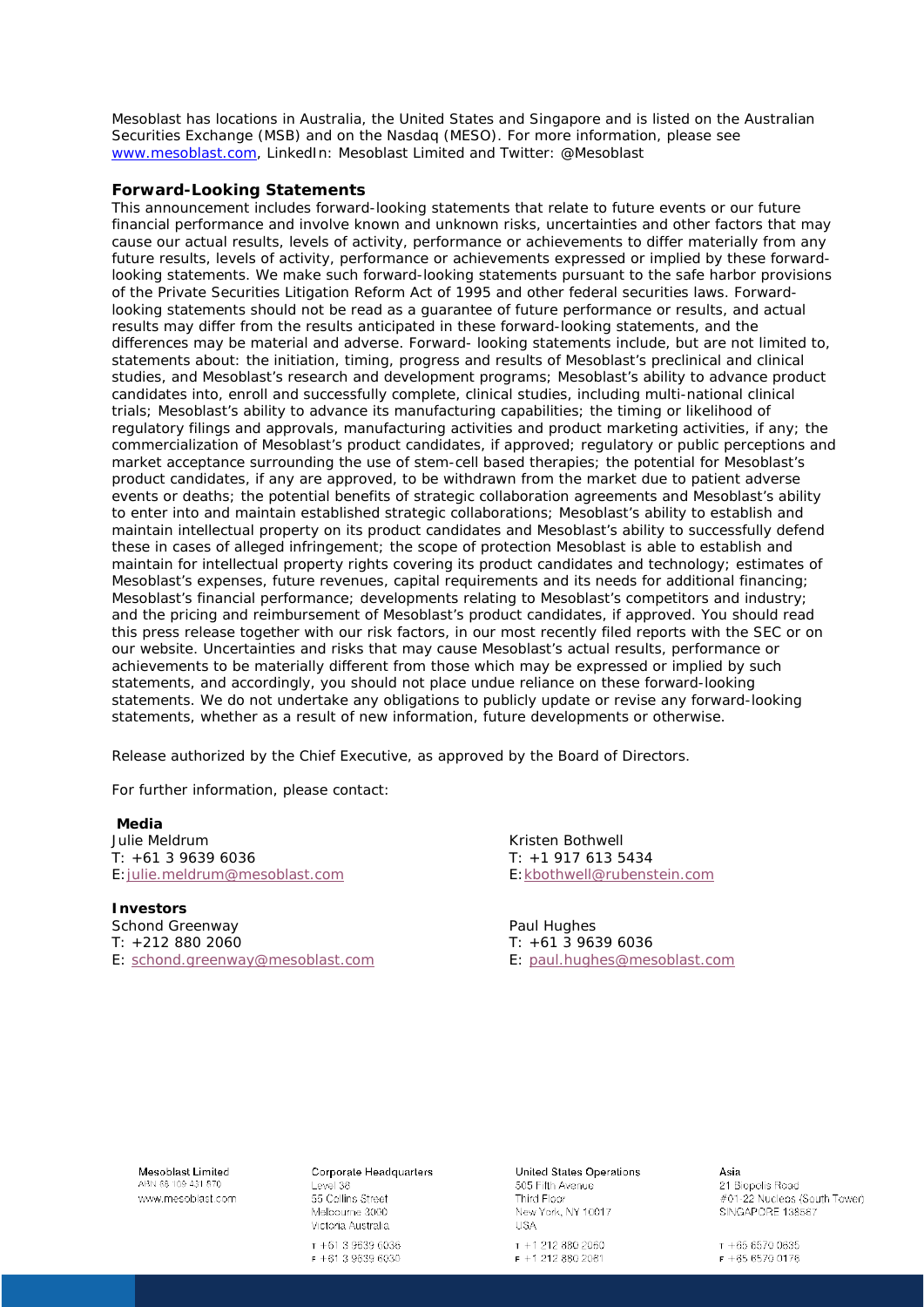#### **Consolidated Income Statement**

|                                                             | Three Months Ended<br>March 31, |           | <b>Nine Months Ended</b><br>March 31, |           |
|-------------------------------------------------------------|---------------------------------|-----------|---------------------------------------|-----------|
| (in U.S. dollars, in thousands, except per share<br>amount) | 2020                            | 2019      | 2020                                  | 2019      |
| Revenue                                                     | 12,201                          | 1.249     | 31,455                                | 14,755    |
| Research & development                                      | (14, 379)                       | (14, 407) | (40, 922)                             | (48, 380) |
| Manufacturing commercialization                             | (7,612)                         | (3, 193)  | (15.456)                              | (12,910)  |
| Management and administration                               | (5,730)                         | (5,256)   | (17,960)                              | (15,998)  |
| Fair value remeasurement of contingent consideration        | 2,158                           | (2,718)   | 1,276                                 | (3,352)   |
| Other operating income and expenses                         | (442)                           | (82)      | (28)                                  | (1,060)   |
| Finance costs                                               | (3, 414)                        | (2,768)   | (9,853)                               | (7,906)   |
| Loss before income tax                                      | (17, 218)                       | (27,175)  | (51,488)                              | (74,851)  |
| Income tax benefit                                          | 1,955                           | 2,205     | 6,158                                 | 5,778     |
| Loss attributable to the owners of Mesoblast<br>Limited     | (15,263)                        | (24,970)  | (45,330)                              | (69,073)  |

# Losses per share from continuing operations attributable to the ordinary equity holders of the<br>Group:

| <b>Group:</b>              | Cents  | Cents  | Cents  | Cents   |
|----------------------------|--------|--------|--------|---------|
| Basic - losses per share   | (2.84) | (5.00) | (8.66) | (14.02) |
| Diluted - losses per share | (2.84) | (5.00) | (8.66) | (14.02) |

#### **Consolidated Statement of Comprehensive Income**

|                                                                               | <b>Three Months Ended</b><br>March 31. |           | Nine Months Ended<br>March 31. |           |
|-------------------------------------------------------------------------------|----------------------------------------|-----------|--------------------------------|-----------|
| (in U.S. dollars, in thousands)                                               | 2020                                   | 2019      | 2020                           | 2019      |
| Loss for the period                                                           | (15, 263)                              | (24, 970) | (45, 330)                      | (69, 073) |
| Other comprehensive (loss)/income                                             |                                        |           |                                |           |
| Items that may be reclassified to profit and loss                             |                                        |           |                                |           |
| Financial assets at fair value through other<br>comprehensive income          | 94                                     | 85        | (551)                          | 280       |
| Exchange differences on translation of foreign<br>operations                  | (361)                                  | 79        | (405)                          | (104)     |
| Other comprehensive income/(loss) for the period, net<br>of tax               | (267)                                  | 164       | (956)                          | 176       |
| Total comprehensive losses attributable to the<br>owners of Mesoblast Limited | (15,530)                               | (24,806)  | (46,286)                       | (68,897)  |

Mesoblast Limited ABN 68 109 431 870 www.mesoblast.com Corporate Headquarters

Level 38<br>55 Collins Street Melbourne 3000 Victoria Australia

 $t + 61396396036$  $F + 61396396030$ 

#### United States Operations

505 Fifth Avenue Third Floor New York, NY 10017 **USA** 

T +1 212 880 2060<br>F +1 212 880 2061

Asia 21 Biopolis Road

#01-22 Nucleos (South Tower) SINGAPORE 138567

 $\scriptstyle\rm T$  +65 6570 0635  $\,$  F +65 6570 0176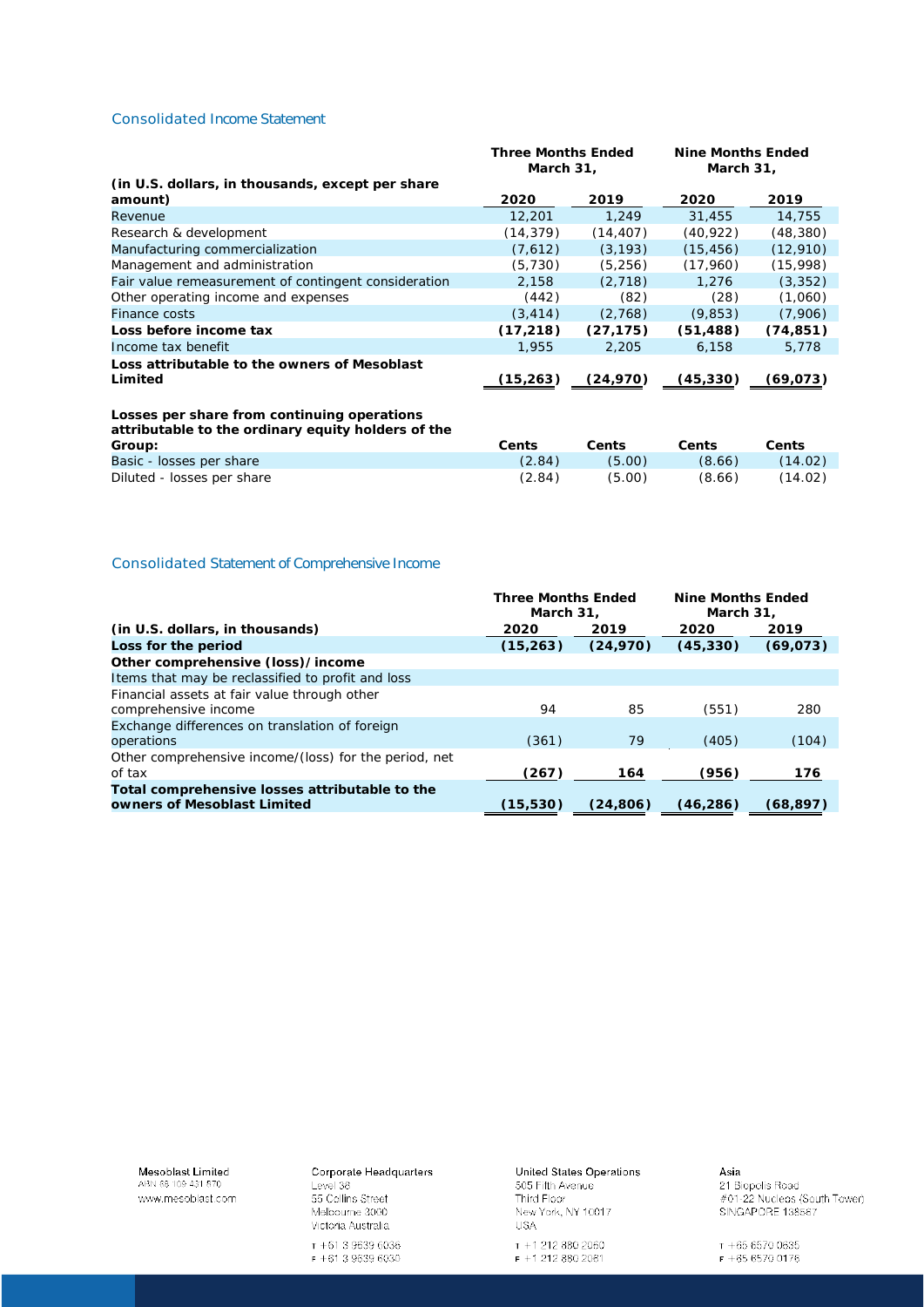## **Consolidated Balance Sheet**

|                                                                   | As of<br>March 31,<br>2020 | As of<br>June 30,<br>2019 |
|-------------------------------------------------------------------|----------------------------|---------------------------|
| (in U.S. dollars, in thousands)<br><b>Assets</b>                  |                            |                           |
| <b>Current Assets</b>                                             |                            |                           |
| Cash & cash equivalents                                           | 60,077                     | 50,426                    |
| Trade & other receivables                                         | 3,001                      | 4,060                     |
| Prepayments                                                       | 6,315                      | 8,036                     |
| <b>Total Current Assets</b>                                       | 69,393                     | 62,522                    |
| <b>Non-Current Assets</b>                                         |                            |                           |
| Property, plant and equipment                                     | 1,965                      | 826                       |
| Right-of-use assets                                               | 7,479                      |                           |
| Financial assets at fair value through other comprehensive income | 1,766                      | 2,317                     |
| Other non-current assets                                          | 3,244                      | 3,324                     |
| Intangible assets                                                 | 581,943                    | 583,126                   |
| <b>Total Non-Current Assets</b>                                   | 596,397                    | 589,593                   |
| <b>Total Assets</b>                                               | 665,790                    | 652,115                   |
| Liabilities                                                       |                            |                           |
| <b>Current Liabilities</b>                                        |                            |                           |
| Trade and other payables                                          | 19,478                     | 13,060                    |
| Provisions                                                        | 27,152                     | 7,264                     |
| <b>Borrowings</b>                                                 | 27,000                     | 14,007                    |
| Lease liabilities                                                 | 3,059                      |                           |
| Deferred consideration                                            |                            | 10,000                    |
| <b>Total Current Liabilities</b>                                  | 76,689                     | 44,331                    |
|                                                                   |                            |                           |
| <b>Non-Current Liabilities</b>                                    |                            |                           |
| Deferred tax liability                                            | 4,966                      | 11,124                    |
| Provisions                                                        | 28,109                     | 48,329                    |
| <b>Borrowings</b>                                                 | 59,951                     | 67,279                    |
| Lease liabilities                                                 | 5,762                      |                           |
| Deferred consideration                                            | 2,500                      |                           |
| <b>Total Non-Current Liabilities</b>                              | 101,288                    | 126,732                   |
| <b>Total Liabilities</b>                                          | 177,977                    | 171,063                   |
| <b>Net Assets</b>                                                 | 487,813                    | 481,052                   |
|                                                                   |                            |                           |
| Equity                                                            |                            |                           |
| <b>Issued Capital</b>                                             | 960,447                    | 910,405                   |
| Reserves                                                          | 43,514                     | 40,638                    |
| (Accumulated losses)/retained earnings                            | (516, 148)                 | (469, 991)                |
| <b>Total Equity</b>                                               | 487,813                    | 481,052                   |

Mesoblast Limited ABN 68 109 431 870 www.mesoblast.com Corporate Headquarters<br>Level 38<br>55 Collins Street

Melbourne 3000 Victoria Australia

т +61 3 9639 6036<br>**ғ** +61 3 9639 6030

#### United States Operations

505 Fifth Avenue Third Floor New York, NY 10017 **USA** 

T +1 212 880 2060<br>F +1 212 880 2061

Asia

21 Biopolis Road 21 Biopolis Toda<br>#01-22 Nucleos (South Tower)<br>SINGAPORE 138567

 $\frac{17}{5} + 6565700635$ <br>F + 6565700176